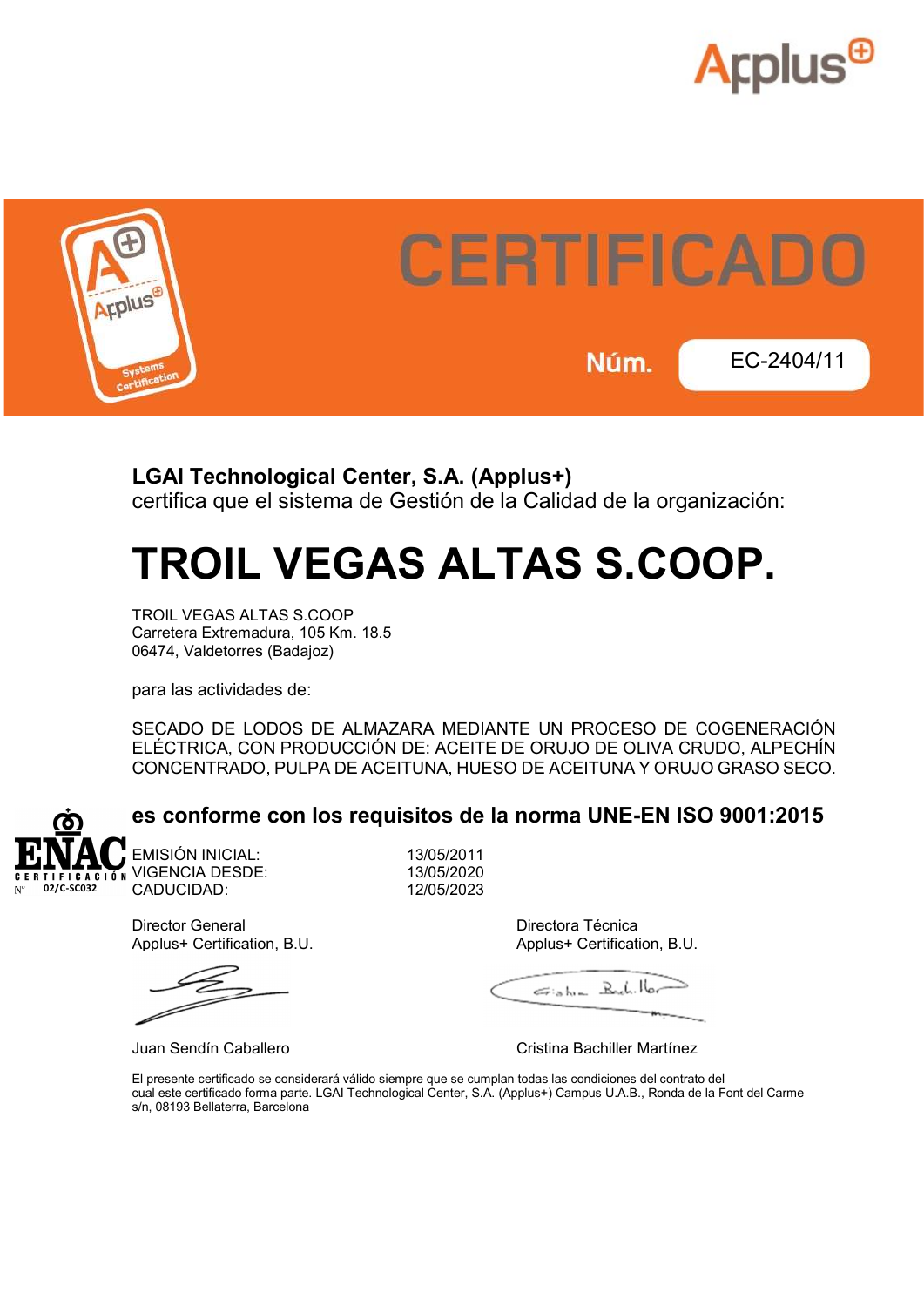



### LGAI Technological Center, S.A. (Applus+) certifies that the Quality Management System of the organization:

## TROIL VEGAS ALTAS S.COOP.

TROIL VEGAS ALTAS S.COOP Carretera Extremadura, 105 Km. 18.5 06474, Valdetorres (Badajoz)

For the following activities of:

OLIVE OIL MIL SLUDGE TREATMENT WITH A COGENERATION PLANT RESULTING IN THE FOLLOWING OUTPUTS: OLIVE OIL, ELECTRICITY, DRY OLIVE PULP, DRY DRAFT, OLIVE PITS AND CONCENTRATED MILL WASTE WATER.

## is in accordance with the requirements of the standard ISO 9001:2015



INITIAL CERTIFICATION DATE: 13/05/2011 EFFECTIVE FROM: 13/05/2020 THIS CERTIFICATE IS VALID UNTIL: 12/05/2023

General Director **Technical Director** Technical Director Applus+ Certification, B.U. Applus+ Certification, B.U.

Eish- Rubbler

Juan Sendín Caballero Cristina Bachiller Martínez

This certificate will be regarded as valid provided that all the contract conditions for which it is part of were be fulfilled LGAI Technological Center, S.A. (Applus+) Campus U.A.B., Ronda de la Font del Carme s/n, 08193 Bellaterra, Barcelona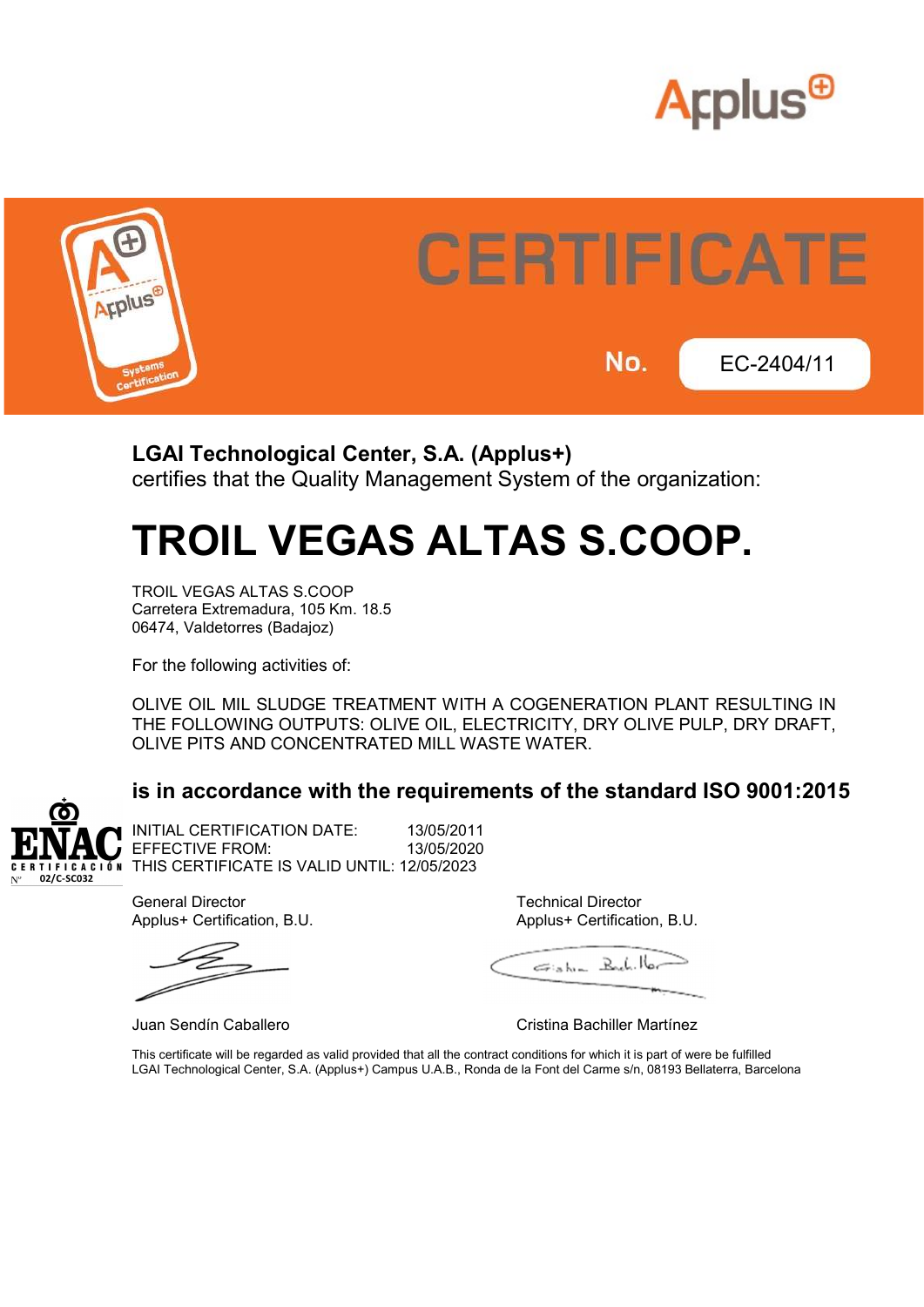



## LGAI Technological Center, S.A. (Applus+)

certifica que el sistema de Gestion Ambiental de la organización:

# TROIL VEGAS ALTAS S.COOP.

TROIL VEGAS ALTAS S.COOP Carretera Extremadura, 105 Km. 18.5 06474, Valdetorres (Badajoz)

para las actividades de:

SECADO DE LODOS DE ALMAZARA MEDIANTE UN PROCESO DE COGENERACIÓN ELÉCTRICA, CON PRODUCCIÓN DE: ACEITE DE ORUJO DE OLIVA CRUDO, ALPECHÍN CONCENTRADO, PULPA DE ACEITUNA, HUESO DE ACEITUNA Y ORUJO GRASO SECO.

### es conforme con los requisitos de la norma UNE-EN ISO 14001:2015



EMISIÓN INICIAL: 13/05/2011 VIGENCIA DESDE: 13/05/2020 CADUCIDAD: 12/05/2023

Director General Directora Técnica

Applus+ Certification, B.U. Applus+ Certification, B.U.

Eish- Bulillor

Juan Sendín Caballero Cristina Bachiller Martínez

El presente certificado se considerará válido siempre que se cumplan todas las condiciones del contrato del cual este certificado forma parte. LGAI Technological Center, S.A. (Applus+) Campus U.A.B., Ronda de la Font del Carme s/n, 08193 Bellaterra, Barcelona